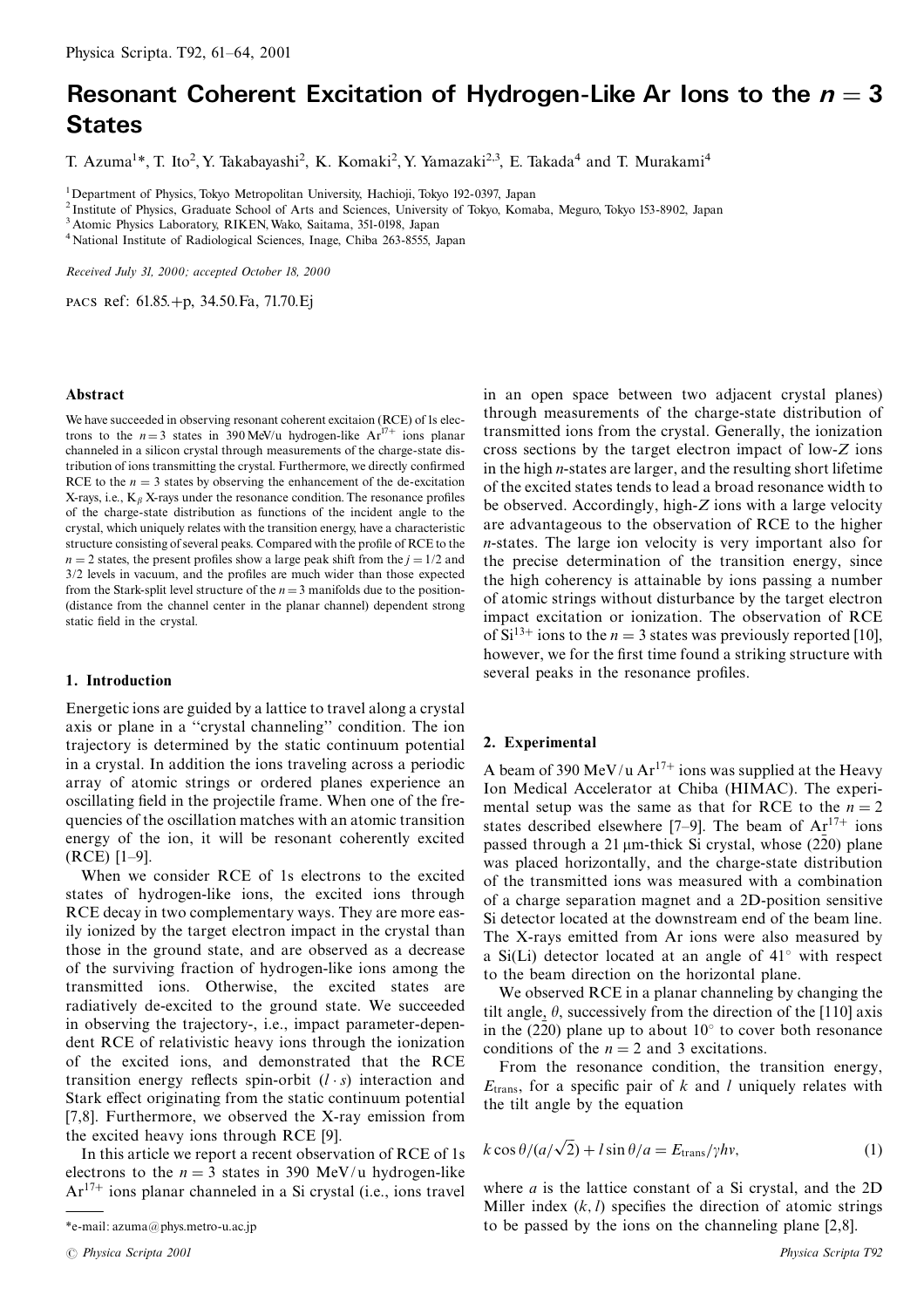# 3. Results and discussion

In the  $(2\overline{2}0)$  planar channeling, the surviving fraction of  $Ar^{17+}$  ions passing through the crystal is about 25% as seen in Fig. 1. It is noted that this fraction sensitively reflects the quality of crystal samples reflecting the small critical angle of relativistic channeling. As shown in Fig. 1, resonances of the electronic transition from 1s to the  $n = 3$ states corresponding to  $(k, l) = (1, 2), (1, 3), (1, 5),$  and  $(1, 6)$ were clearly observed as decreases in the surviving  $Ar^{17+}$ fraction in transmitted Ar ions, together with resonances from 1s to the  $n = 2$  states corresponding to  $(k, l) =$  $(1, 1), (1, 2), (1, 3), \cdots$ , when we change the tilt angle. We note that a resonance for  $(k, l) = (1, 4)$  is not expected because of the extinction rule originating from the diamond structure of a Si crystal  $[8,11]$ .

It is apparent that all of the observed profiles in the resonance conditions have a characteristic structure with peaks. With use of the relation of Eq. (1), we can obtain the transition energy from the tilt angle, and thus we made resonance profiles as functions of the corresponding transition energy as shown in Fig. 2 for  $n = 2$  states and Fig. 3 for the  $n = 3$  states, respectively.

First, as seen in Fig. 2, the resonance profiles of RCE to the  $n = 2$  states for all pairs of  $(k, l)$  consist essentially of two peaks for  $j = 1/2$  and  $j = 3/2$  split by  $l \cdot s$  interaction, as was demonstrated [7,8]. Two arrows in Fig. 2 show the transition energies to these levels in vacuum. The skewed shape of the two peaks and the doublet structure of the  $i = 1/2$  peak are understood by Stark-split levels of the  $n = 2$  states and by the position-dependent RCE and ionization probabilities. That is,

- (1) The Stark effect due to the static continuum potential depends on the position (as functions of the distance from the channel center), and results in four individual levels (see Fig. 4 in [7]). The  $j = 1/2$  peak splits into two levels (Level 1 and 2), and the  $i = 3/2$  peak into two levels (Level 3 and 4) in the field.
- The RCE probability of each level also depends on the  $(2)$ position reflecting a Fourier component of the corresponding oscillating potential,  $\phi_{k,l}$ , due to the  $(k, l)$ string, as well as the composition of the Stark-mixed wavefunctions.
- The ionization probabilities of the excited states are  $(3)$ larger in the region close to the wall because of higher target electron densities.

The position dependence of the Stark-mixed levels tells us that the central positions of the  $j = 1/2$  and  $j = 3/2$  peaks in the resonance profile correspond to RCE at the channel center where both RCE and ionization probabilities fall to minimum. This is the origin of the dip formation of the  $i = 1/2$  peak. The channeled ions spend longer time at the position of the larger amplitude along their oscillatory trajectories than at the channel center, which also contributes to the dip formation. The position-dependent level shift of Level 3 and 4 is too small to form a dip for the position integrated  $j = 3/2$  peak. The  $(k, l)$  dependence of the resonance profiles is understood by the difference of each  $\phi_{k,l}$ . (see Fig. 4 in [8]). The transition matrix element which gives the transition probability depends on the intensity of the oscillating field, i.e., the gradient of the potential,  $\phi_{k,l}$ . A pair of  $(k, l)$  of the higher order generally corresponds to the smaller Fourier component of the oscillating field.



Fig. 1. The RCE profiles of the transitions from 1s to the  $n = 3$  states for  $(k, l) = (1, 2)$ ,  $(1, 3)$ ,  $(1, 5)$ , and  $(1, 6)$ , together with those from 1s to the  $n = 2$  states for  $(k, l) = (1, 1)$ ,  $(1, 2)$ ,  $(1, 3)$ ,  $\dots$ , i as functions of the tilt angle from the  $[110]$  axis in the  $(220)$  plane.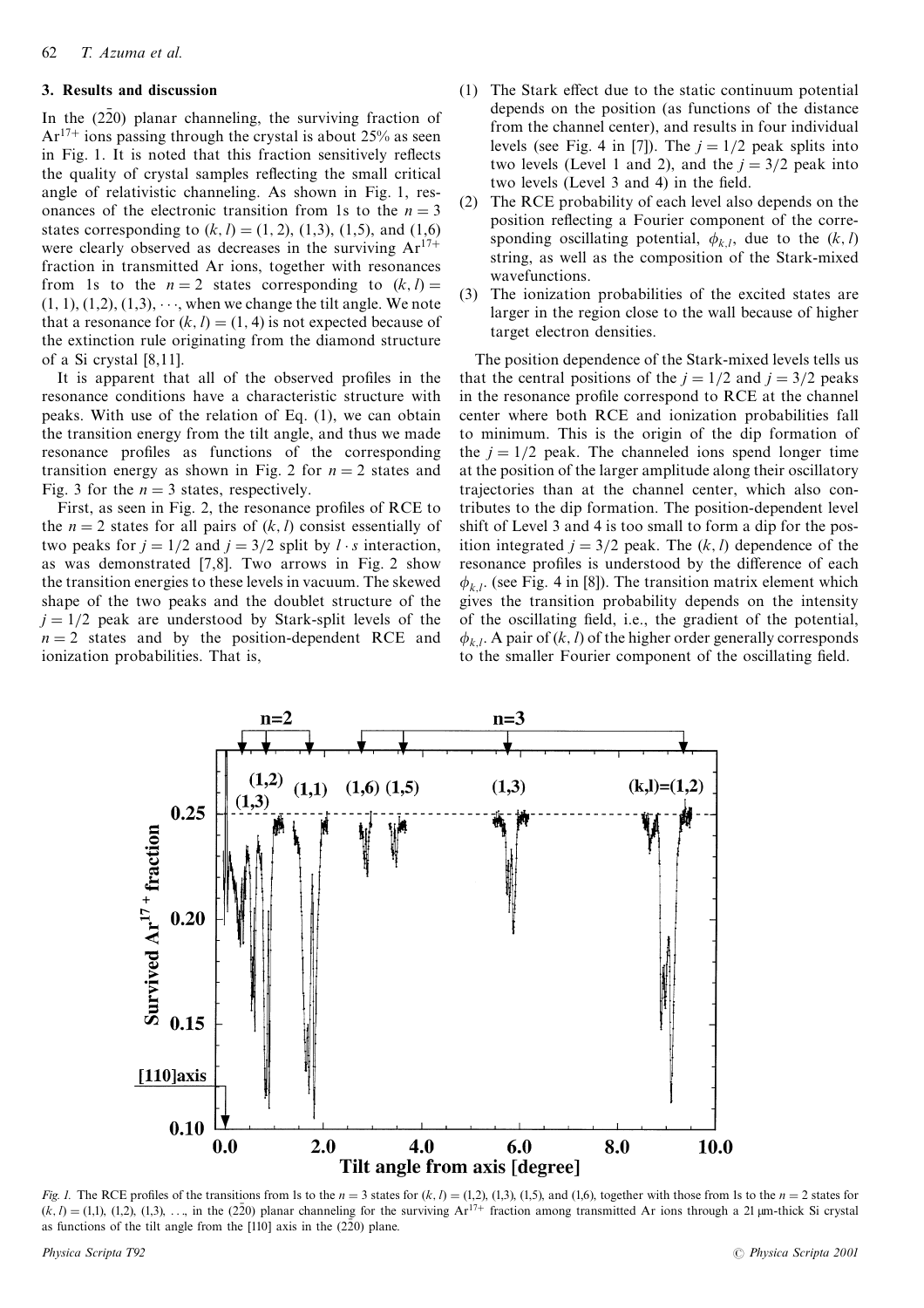

Fig. 2. The RCE profiles of the transitions from 1s to the  $n = 2$  states for  $(k, l) = (1, 1), (1, 2), (1, 3)$  plotted as functions of the transition energy,  $E_{trans}$ Two arrows indicate the resonance position for  $2p_{1/2}$  and  $2p_{3/2}$  in vacuum.

The resonance profiles of RCE to the  $n = 3$  states shown in Fig. 3, at a glance, have a similar structure with comparable intensities to those of RCE to the  $n = 2$  states. However, they are quite different in reality. We can compare the resonance profiles for the  $n = 2$  and the  $n = 3$  states for an identical  $(k, l)$ , i.e., an identical Fourier component of the potential,  $\phi_{k,l}$ , and the observed differences in the resonance profiles are attributed to the properties of the ions themselves. Two arrows in Fig. 3 again show the transition energies to the  $j = 1/2$  and  $j = 3/2$  levels in vacuum. The split due to  $l \cdot s$  interaction is smaller than that for the  $n = 2$  states, and these positions are obviously different from the observed peaks, which is a striking contrast with the case of the  $n = 2$  states where the peak position matches quite precisely with the theoretical value as already described. Furthermore, the resonance profiles are more broadened than the case for the  $n = 2$  states. When we consider the Stark-mixed  $n = 3$  manifolds, the corresponding energies are split into nine individual levels in the field, and extended



Fig. 3. The RCE profiles of the transitions from 1s to the  $n = 3$  states for  $(k, l) = (1, 2), (1, 3), (1, 5),$  and  $(1, 6)$  plotted as functions of the transition energy,  $E_{trans}$ . Two arrows with solid lines indicate the resonance position for  $3p_{1/2}$ and  $3p_{3/2}$  in vacuum, and an arrow with a dashed line shows the position for the X-ray measurements.

widely. However, the observed broadening of the resonance profiles are much wider than the energy width expected from the Stark-split level structure, which is considered to be roughly proportional to  $n(n-1)$  for the linear Stark effect.

In order to directly confirm RCE to the  $n = 3$  states, we measured the de-excitation X-rays emitted from Ar ions under the resonant condition for  $(k, l) = (1, 2)$ . That is, we measured them at the point of the transition energy of 3.939 keV, where we observed the strongest resonance in the charge-state resonance profile as is indicated by a dashed arrow in Fig. 3.

In the  $(2\bar{2}0)$  planar channeling under the non-resonant condition, we observed  $K_{\alpha}$  X-rays of Ar ions at 5.0 keV Doppler-shifted due to the present large ion velocities. Under the RCE condition, we found an evident enhancement of  $K_\beta$  X-ray of Ar ions at 5.9 keV corresponding to the  $n = 3$  excitation. The present enhancement is, however, smaller than that of RCE to the  $n = 2$  states, i.e.,  $K_{\alpha}$  X-ray enhancement [9]. This is reasonable partly because the